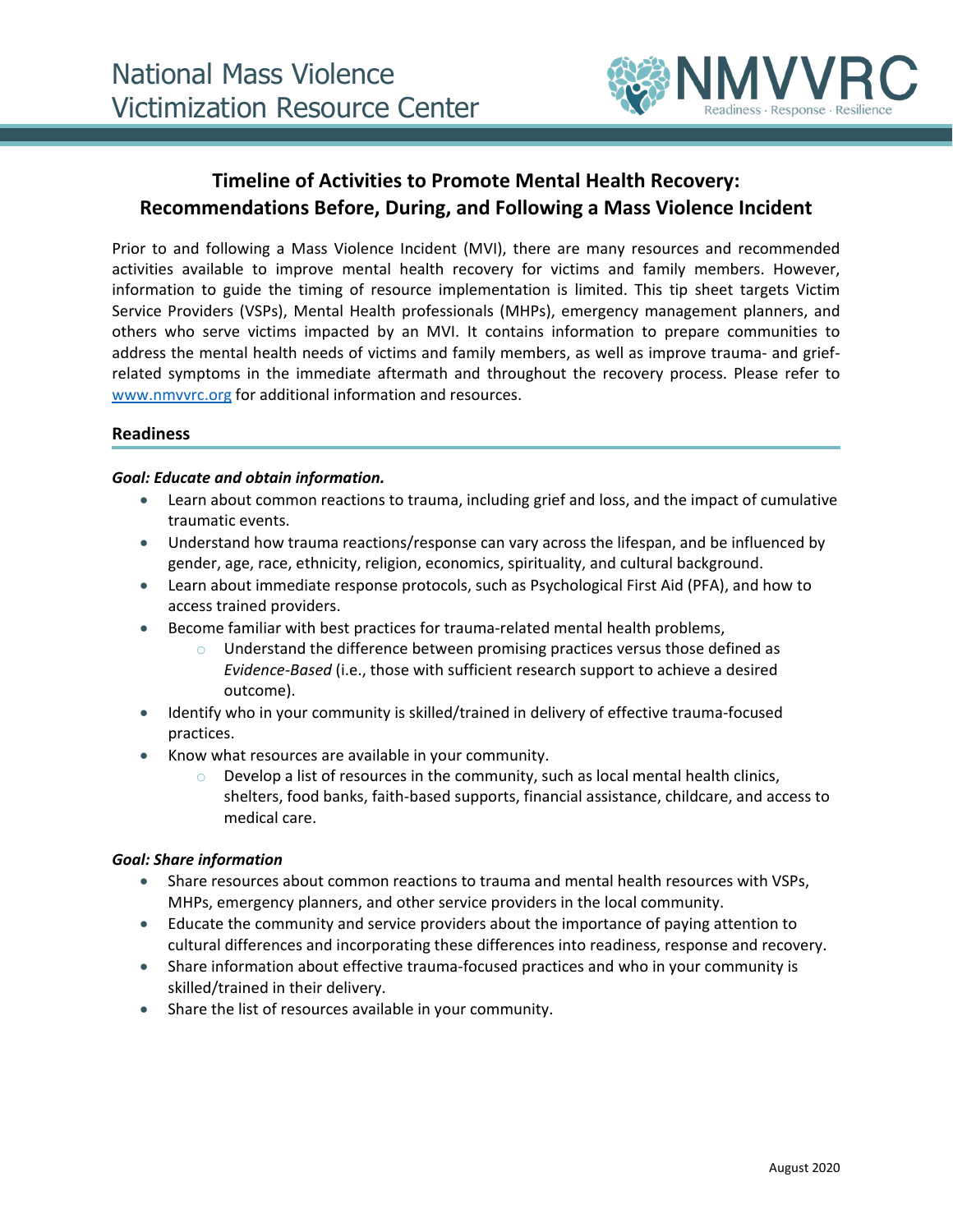### **Response**

## *Goal: Understand and respond to victims' needs in the immediate aftermath of a MVI.*

### **Initial 0 – 48 hours**

- Address basic needs and safety (e.g., physical health, shelter, privacy, food and water, medications).
- Remain calm and provide initial emotional support to victims and families.
- Relay known information (e.g., location of Family Assistance Center, hospital sites where victims are receiving care, emergency numbers, access to medical and mental health care).
- Screen victims and family members for risk of harm to self or others.
- Identify and provide victims and family members with trusted, centralized sources of reliable information about the MVI.
- Provide assistance to victims in applying for crime victim compensation; facilitate the claims process.
- Support victims as they make decisions whether or not to speak to media and advocate for their privacy.
- Identify community-based and national funds that can help victims, and share these resources with victims and their families.

### **1 – 4 weeks after the MVI**

- Conduct a needs assessment to better understand available mental health-related resources in the local community, including access to and availability of trauma-focused providers.
- Assess and address mental health needs of victims and families in the community.
- Provide information about trauma and grief symptoms, including information about how response can vary by gender, age, race, ethnicity, religion, economics, spirituality, and cultural background.
- Coordinate resources that address psychological stress.
	- $\circ$  Provide resources to handle psychological stress among victims and community (e.g., PFA).
- Continue to provide victim advocacy with traditional and social media.
- Continue to monitor risk of harm to self and/or others among victims and their family members.
- Help victims identify and secure family members, friends and others to provide ongoing social support.
- Support victims as they make decisions about their involvement in commemorative events.

### **1 – 3 months after the MVI**

- Monitor trauma- and grief-related reactions, and risk of harm to self, and/or others.
- Identify those who may need specialty trauma-focused treatment, including:
	- $\circ$  Individuals with persistent trauma-related symptoms.
	- $\circ$  Individuals with symptoms that impact functioning (e.g., work, school, relationships).
- Refer to specialty trauma-focused treatments, when warranted:
	- $\circ$  Examples of effective, trauma-focused mental health treatments include Prolonged Exposure (PE), Cognitive Processing Therapy (CPT), Trauma-Focused Cognitive Behavioral Therapy (TF-CBT), and Grief Recovery with Individualized Evidence-based Formulation Approach (GRIEF Approach).
	- o Skills for Psychological Recovery (SPR) for skills to address ongoing distress and coping strategies following a MVI.